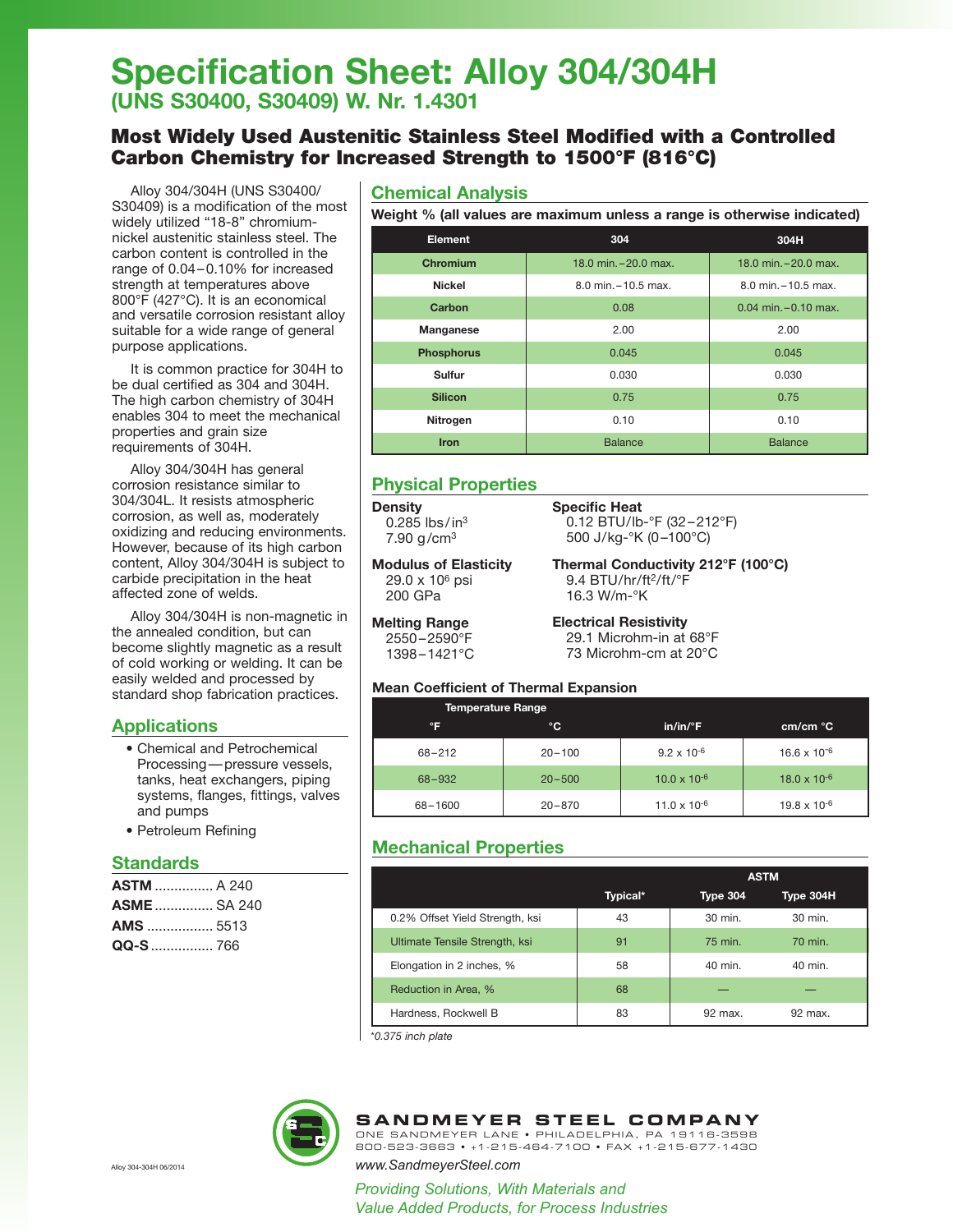#### **Corrosion Resistance**

Alloy 304/304H has good resistance to atmospheric corrosion, foods and beverages and to many organic and inorganic chemicals in moderately oxidizing to moderately reducing environments. The high chromium content of the alloy provides resistance to oxidizing solutions such as nitric acid up to 55% weight and up to 176°F (80°C).

Alloy 304/304H also resists moderately aggressive organic acids such as acetic. The nickel present in the alloy provides resistance to moderately reducing solutions such as pure phosphoric acid, whatever the concentration, in cold solutions and up to 10% diluted hot solutions. The alloy can also operate successfully in caustic solutions free of chlorides or fluorides at moderate temperatures.

Alloy 304/304H does not perform well in more highly reducing environments such as those containing chlorides and sulfuric acid.

Alloy 304/304H performs well in fresh water service with low levels of chlorides (less than 100ppm). At higher chloride levels the grade is susceptible to crevice corrosion and pitting. For successful performance under these more severe conditions, higher molybdenum content is need such as 316/316L. Alloy 304/304H is not recommended for service in marine environments.

In most instances, the corrosion resistance of Alloys 304, 304L and 30H will be roughly equal in most corrosive environments. However, in environments that are sufficiently corrosive to cause intergranular corrosion of welds and heat-affected zones Alloy 304L should be used because of its low carbon content.

| <b>CORROSION</b><br><b>ENVIRONMENT</b>               | <b>Type</b><br>304/304H | <b>Type</b><br>316L | 2205<br>(UNS S32205) | 2507     |
|------------------------------------------------------|-------------------------|---------------------|----------------------|----------|
| 0.2% Hydrochloric Acid                               | >Boiling                | >Boiling            | >Boiling             | >Boiling |
| 1% Hydrochloric Acid                                 | 86p                     | 86                  | 185                  | >Boiling |
| 10% Sulfuric Acid                                    |                         | 122                 | 140                  | 167      |
| 60% Sulfuric Acid                                    |                         | < 54                | < 59                 | $57$     |
| 96% Sulfuric Acid                                    |                         | 113                 | 77                   | 86       |
| 85% Phosphoric Acid                                  | 176                     | 203                 | 194                  | 203      |
| 10% Nitric Acid                                      | >Boiling                | >Boiling            | >Boiling             | >Boiling |
| 65% Nitric Acid                                      | 212                     | 212                 | 221                  | 230      |
| 80% Acetic Acid                                      | 212p                    | >Boiling            | >Boiling             | >Boilina |
| 50% Formic Acid                                      | $\geq 50$               | 104                 | 194                  | 194      |
| 50% Sodium Hydroxide                                 | 185                     | 194                 | 194                  | 230      |
| 83% Phosphoric Acid +<br>2% Hydrofluoric Acid        | 113                     | 149                 | 122                  | 140      |
| 60% Nitric Acid +<br>2% Hydrochloric Acid            | >140                    | >140                | >140                 | >140     |
| 50% Acetic Acid +<br>50% Acetic Anhydride            | >Boiling                | 248                 | 212                  | 230      |
| 1% Hydrochloric Acid +<br>0.3% Ferric Chloride       | 68p                     | 77p                 | 113ps                | 203ps    |
| 10% Sulfuric Acid +<br>2000ppm Cl- + N2              |                         | 77                  | 95                   | 122      |
| 10% Sulfuric Acid +<br>2000ppm Cl- + SO <sub>2</sub> |                         | <<59p               | < 59                 | 104      |
| WPA1, High Cl- Content                               | $<<$ 50                 | ≤50                 | 113                  | 203      |
| WPA2, High F- Content                                | << 50                   | ≤50                 | 140                  | 167      |

**Lowest Temperature (°F) at Which the Corrosion Rate Exceeds 5 mpy**

*ps = pitting can occur*

*ps = pitting/crevice corrosion can occur*

| <b>WPA</b> | $P_2O_5$ | <b>CI</b> |     |     | $F^+$ H <sub>2</sub> SO <sub>4</sub> Fe <sub>2</sub> O <sub>3</sub> Al <sub>2</sub> O <sub>3</sub> |      | SiO <sub>2</sub> | CaO  | <b>MgO</b> |
|------------|----------|-----------|-----|-----|----------------------------------------------------------------------------------------------------|------|------------------|------|------------|
|            |          |           |     |     |                                                                                                    |      |                  |      |            |
|            | 54       | 0.02      | 2.0 | 4.0 | 0.30                                                                                               | 0.20 | 0.10             | 0.20 | 0.70       |